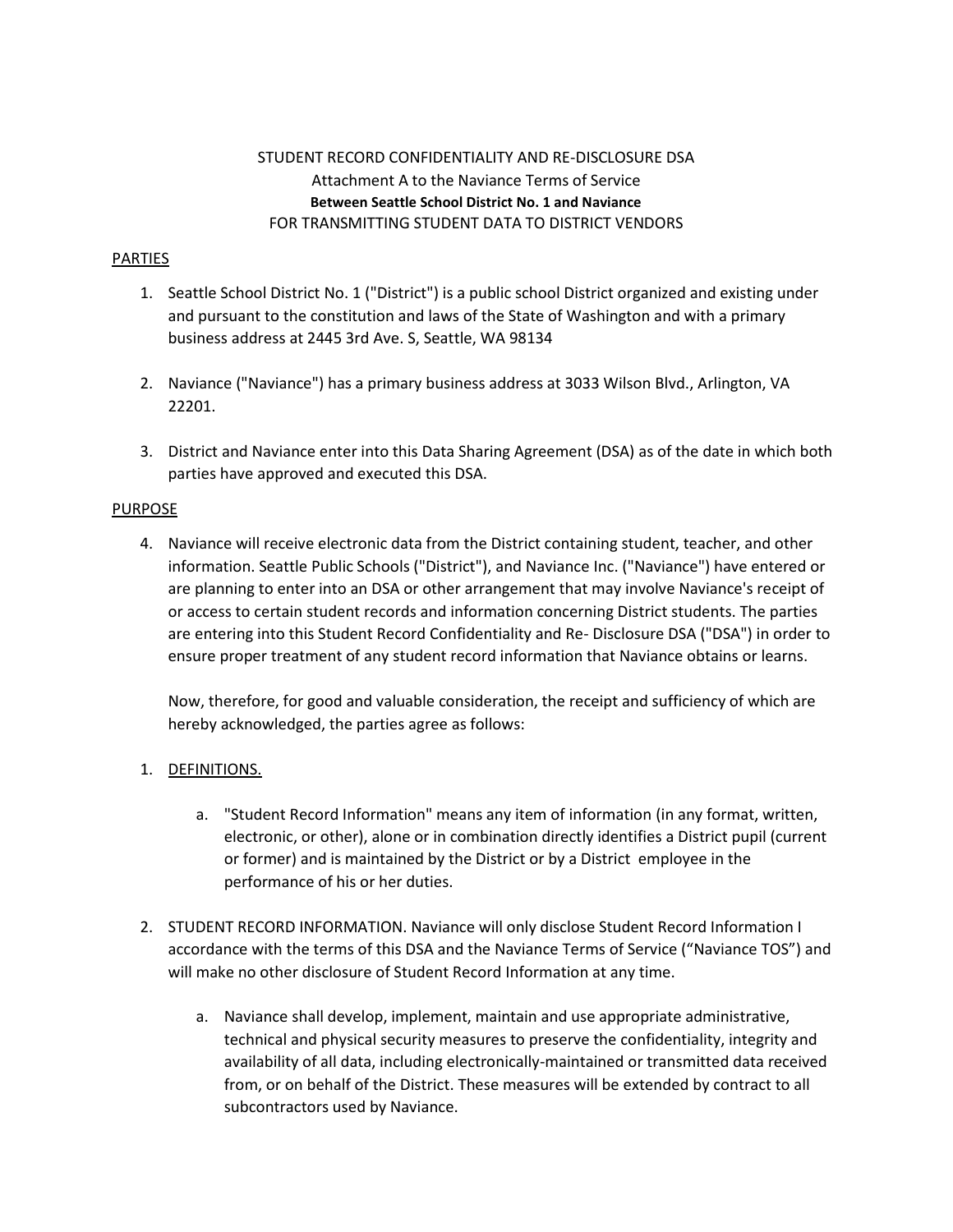- b. b. Naviance and its employees, subcontractors and agents involved in the handling, transmittal, and/or processing of data provided under this DSA will be required to maintain the confidentiality of all student and staff-related personally identifiable information.
- c. [Covered under Naviance TOS Security clause 5.2.1]
- d. [Covered in Naviance Privacy Policy Section:Security]
- e. [Covered under Naviance TOS Security clause 5.2.1]
- f. [Covered under Naviance TOS Section 19]
- g. [Covered under Naviance Student Data Retention Policy Section 2 ].
- h. As covered by the Naviance TOS, data will be destroyed within 30 days of written district request.
- 3. RE-DISCLOSURE.
	- a. CONSENT REQUIRED. Naviance will only disclose Student Record Information to its employees having a need to know in connection with their Project responsibilities and to third parties providing features and services to District on behalf of Naviance, listed in Attachment C – Naviance Third Party Providers, and will not disclose any Student Record Information to any other third party without first obtaining written consent to the disclosure from the District for whom Student Record Information will be disclosed. Naviance will promptly provide the District with copies of any and all written consents that the Naviance obtains under this paragraph.
	- b. ACCESS LOG AND RECORD FILES. [Covered in Naviance Privacy Policy Section: Naviance Usage Information and Cookies:
- 4. [Covered by Naviance TOS section 20.2.4]
- 5. SAFEGUARDS.
- a. [Covered by Naviance TOS Security clause 5.2.2]
- b. [Covered by Naviance TOS Security clause 5.2.2]
- c. [Covered by Naviance TOS Security clause 5.2.1]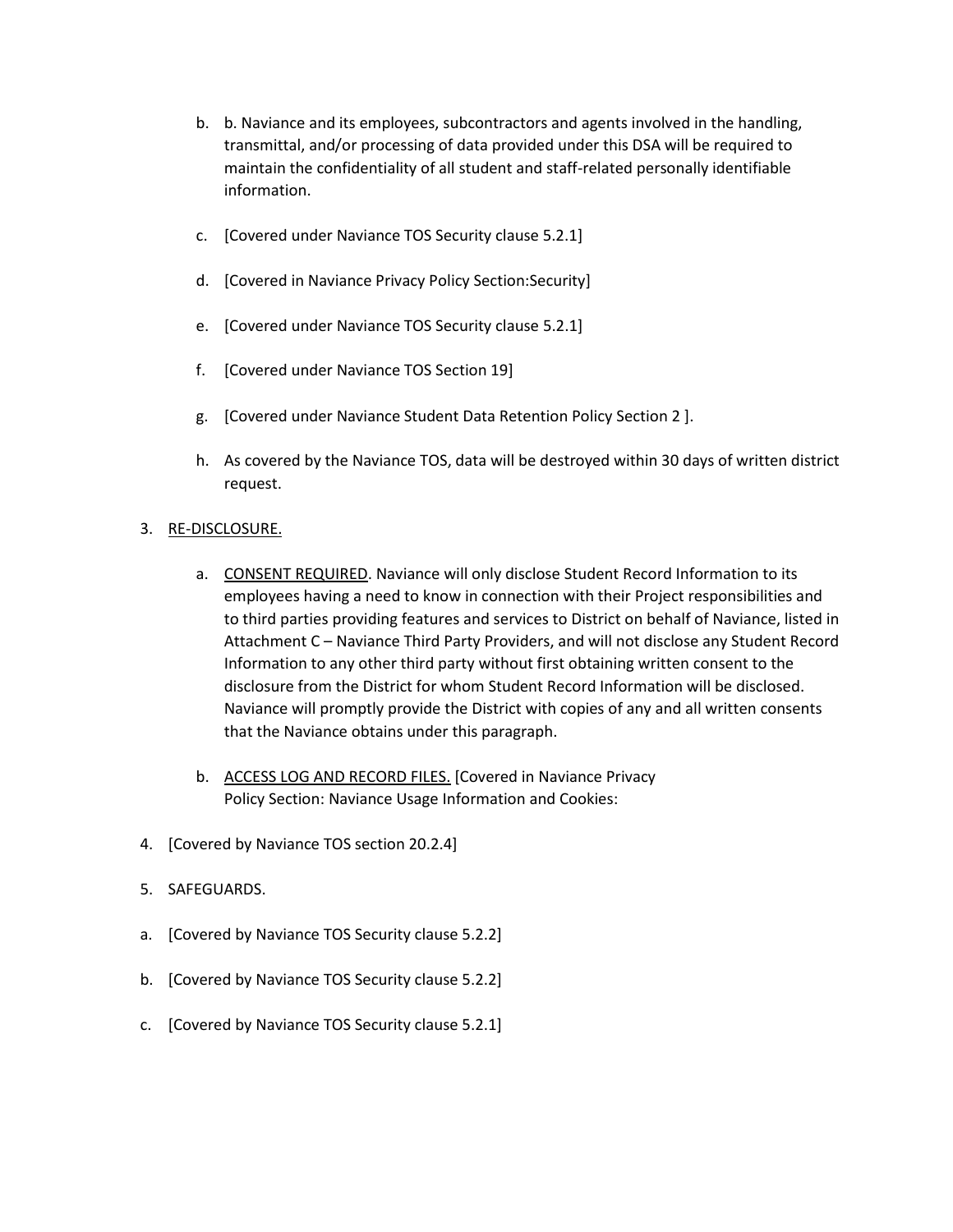- d. The District's Student Record Information shall be stored, backed up and served only on servers located inside the continental United States.
- e. [Covered by Naviance TOS Security clause 5.2.1]
- f. ADDITIONAL SAFEGUARDS. Naviance agrees to provide the following additional safeguards:
	- i. Include component and system level fault tolerance and redundancy in system design.
	- ii. Inactivity time-out feature that logs users off the system who have been inactive.
	- iii. [Covered by Naviance TOS Security clause 5.2.1]
	- iv. [Covered by Naviance TOS Security clause 5.2.1]
	- v. [Covered by Naviance TOS Security clause 5.2.1]
	- vi. [Covered in Naviance Privacy Policy Section: Security]
	- vii. Secure the audit trails and system generated logs, and ensure that they are stored in locations that are inaccessible to automated content discovery software.
	- viii. Conduct or undergo periodic system level testing to reconfirm system security measures are retained and functional, and that interaction with District systems is not degraded or compromised.
	- ix. Employ an in-line Intrusion Protection System that inspects incoming data transmissions.
	- x. Support system security measures testing and verification before receiving or transmitting Student Record Information.
	- xi. Have a Disaster Recovery Plan.
	- xii. Prevention of hostile or unauthorized intrusion.
	- xiii. Security screening of employees with access to Student Record Information. Screening is to be conducted by a commercial background screening company selected by Naviance, the name of which is to be provided to District upon request.
	- xiv. Backup all Student Record Information at least once every 24 hours.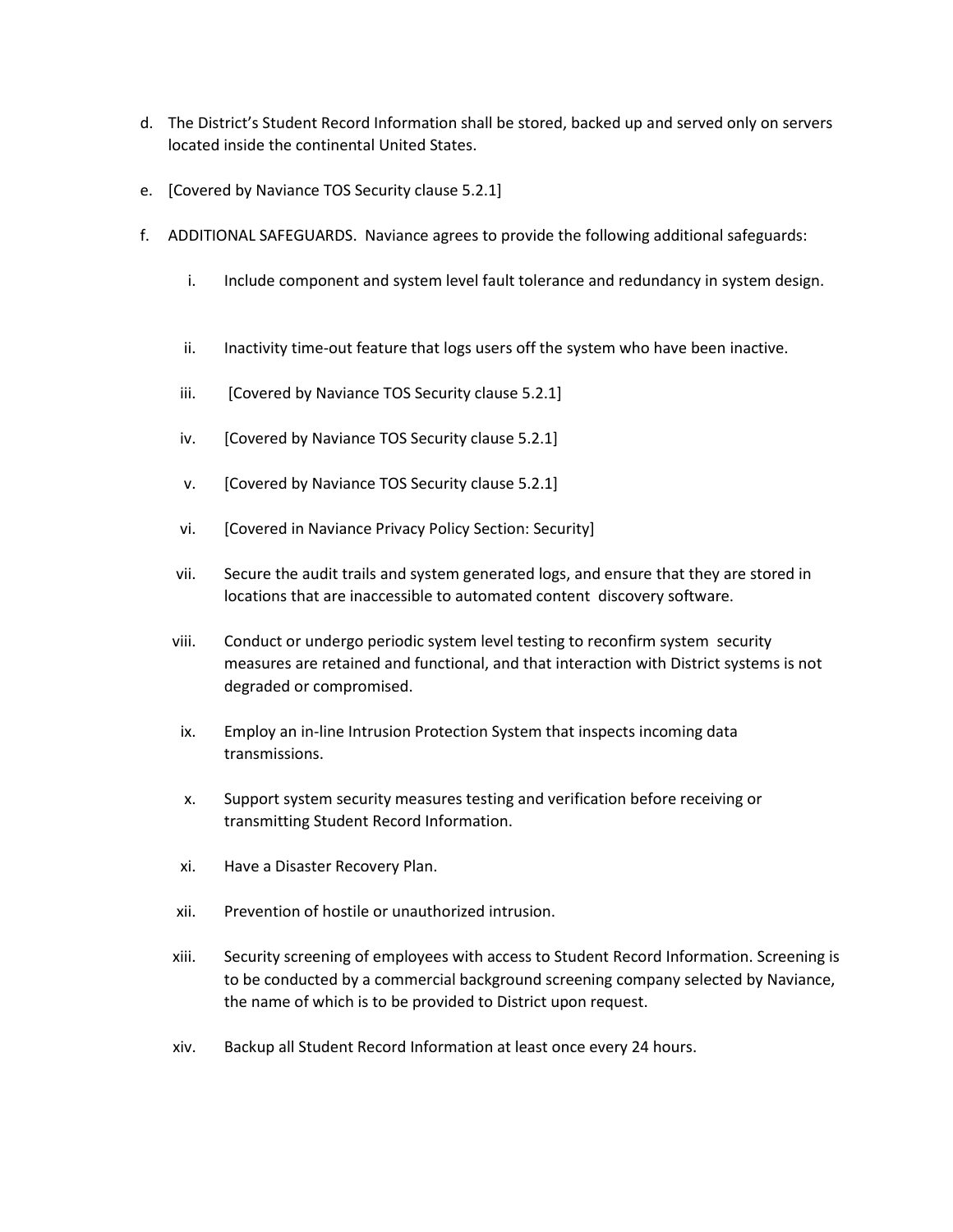- xv. Perform content snapshots at least daily and retain for at least 90 days.
- 6. MITIGATION. Naviance shall mitigate, to the extent practicable, any actual or potential harmful effect that is known to Naviance of a use or disclosure of Student Record Information by Naviance in violation of the requirements of this Contract.
- 7. NOTICE OF SECURITY INCIDENT. [Covered by Naviance TOS Security clause 5.2.2]

e. All notices under this section shall be communicated to the District contact on file with Naviance.

### 8. COMPLIANCE OF AGENTS.

- a. The District may designate third parties who are authorized to securely access its Student Record Information in Naviance's possession/custody, Naviance shall not disclose any Student Record Information to any third party except as described in 3 (a) above, unless Naviance has received prior written approval by District or such disclosure is required by law.
- b. District may, at any time, revoke district authorized third party's access to Student Record Information by providing written notice to Naviance.
- c. For all employees or subcontractors who have access to Student Record Information, during the term of each subcontractor or employee's employment by Naviance, Naviance shall at all times cause such subcontractor or employee to abide strictly by Naviance's obligations under this Contract. Naviance further agrees that it shall maintain a disciplinary process to address any unauthorized access, use or disclosure of Student Record Information by any of Naviance's officers, partners, principals, employees, or agents.

### **9. [Covered by Naviance TOS Section 7 – Naviance Ownership]**

**10.** DISCLAIMER. The Student Record Information is provided AS IS and without warranty of any kind, whether expressed or implied, including, without limitation, implied warranties of merchantability, fitness for a particular purpose or title. The District shall not have any liability or responsibility for errors or omissions in, or any decisions made by Naviance in reliance upon any Student Record Information.

### **11.** REMEDIES.

- **a.** INJUNCTIVE RELIEF. [Covered by Naviance TOS]
- **b.** FIVE-YEAR BAR. If the District determines, or is made aware of a determination by any other governmental agency, that Naviance has disclosed any Student Record Information in violation of this DSA, or has maintained any Student Record Information in violation of this DSA, then without prejudice to any other rights or remedies the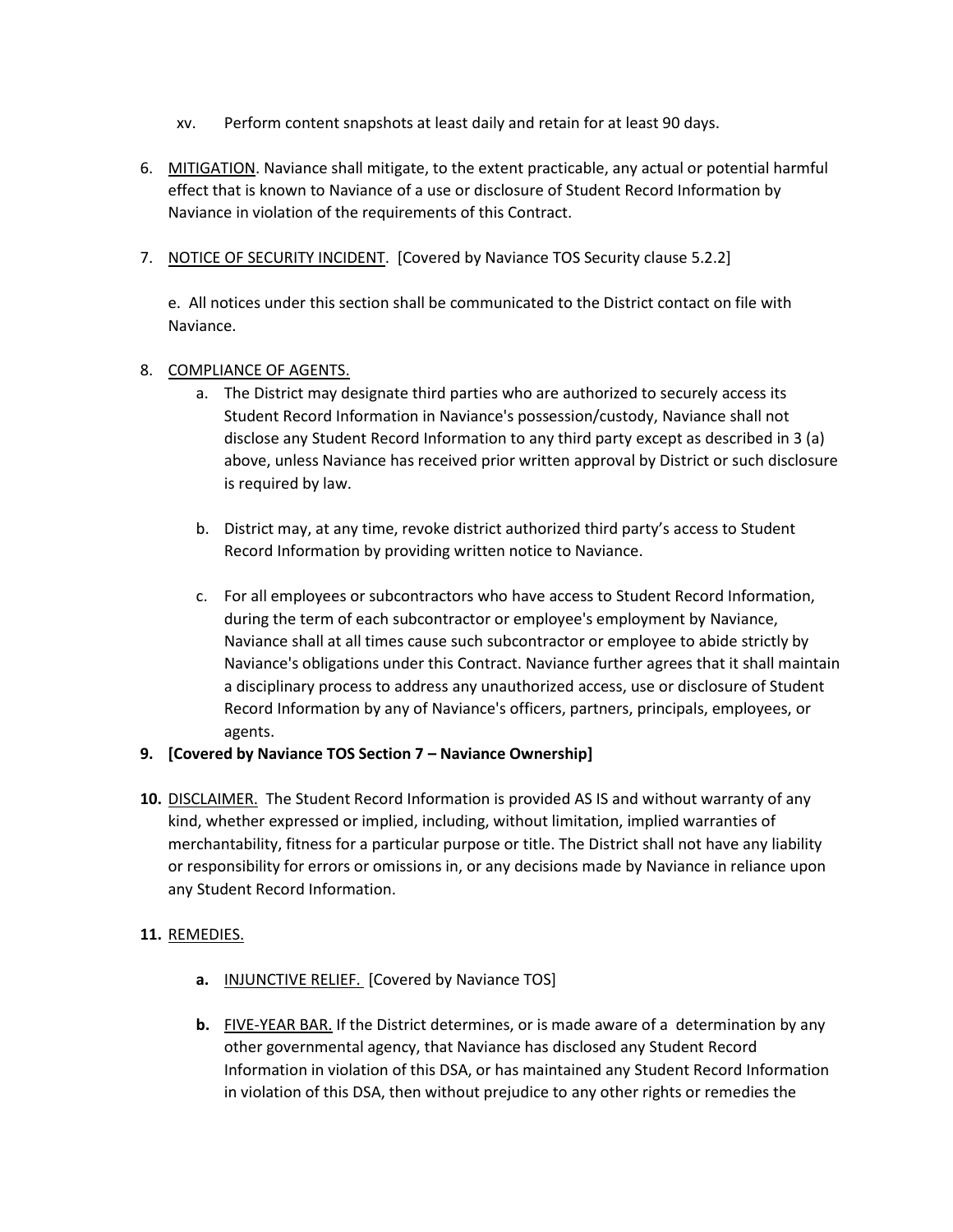District may have, the District shall be entitled to prohibit Naviance from accessing any Student Record Information for a period of five (5) years or more, as determined by the District in its sole discretion.

- **c.** DATA-BREACH. In the event of a data breach, Naviance will be considered in breach of contract, via language in the Naviance Terms of Service Contract. A penalty of the lesser of \$1000 per student account or an amount equal to two (2) times the annual contract value would be assessed.
- **12.** REQUIRED NOTICE. Naviance shall notify the District within 48 hours upon discovery of any unauthorized use or disclosure of Student Notices. All notices required or permitted to be given hereunder shall be in writing and shall be deemed given when delivered by hand, sent by courier or other express mail service, postage prepaid, or transmitted by facsimile, addressed to the District contact on file with Naviance.
- **13.** [Covered by Naviance TOS]
- **14.** [Covered by Naviance TOS]
- **15.** ENTIRE DSA. This DSA constitutes the parties' entire DSA with respect to the subject matter hereof and supersedes any and all prior statements or DSAs, both written and oral. This DSA may not be amended except by a written amendment signed by the parties.

### ATTACHMENT B

### DATA FIELDS

The minimally required data elements required to utilize Naviance are:

- Student Information
	- o Proxy-ID
	- o Student name
	- o School
	- o Grade level
- School Information
- Teacher Information
- Sections/Classes Information
- Student Classes
- School Admin Information